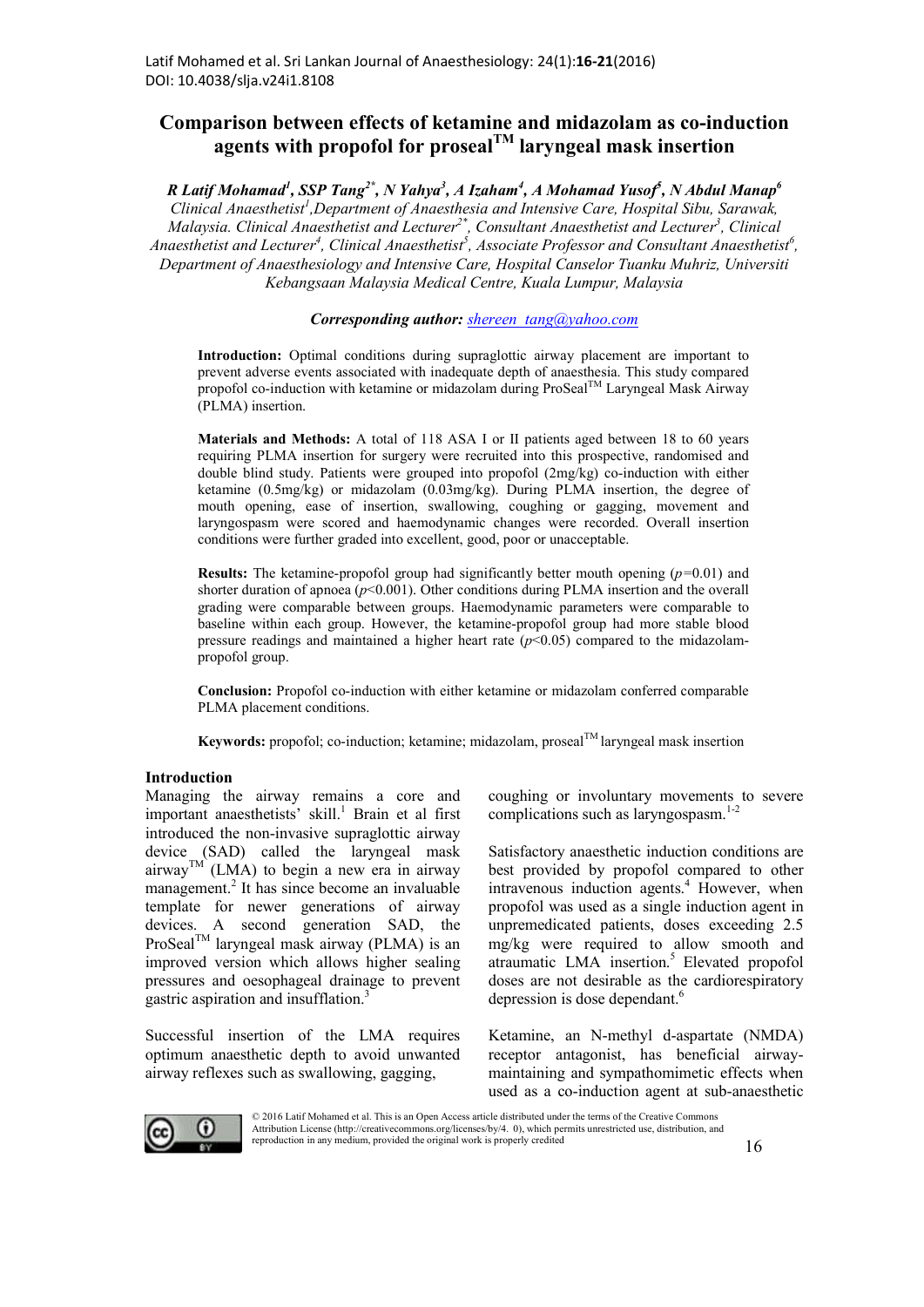doses  $4,7$ Midazolam, a short acting benzodiazepine has been shown to attenuate propofol related cardio-respiratory depressant effects and at the same time reduces the risk for awareness with its anterograde amnesic effects.<sup>8</sup> Our study compared the effects of these two drugs as co-induction agents with propofol for PLMA insertion in adults as the literature has thus far, only compared them in children.<sup>9</sup>

# **Materials and Methods**

This prospective, randomised, double blind comparative study was conducted following institutional approval. A total of 118 patients with American Society of Anaesthesiologists (ASA) physical status Class I or II, aged between 18 to 60 years old scheduled for elective surgeries requiring PLMA insertion were enrolled. Patients with hyper-reactive airway disease, anticipated difficult airway, body mass index  $(BMI) > 35$  kg/m<sup>2</sup>, gastric aspiration risk, allergy to study drugs and those on regular sedatives, psychiatric medications or β-blockers were excluded.

Explanation about the study and written informed consent was obtained from recruited patients during preoperative assessment. All patients were fasted for 6 hours and no sedative premedication was given. Demographic data including age, weight, height, gender and ASA status were recorded. They were randomly allocated into 2 groups, Group K (Ketamine) and Group M (Midazolam) using computer generated random numbers. One anaesthetic doctor prepared and administered the drugs while another who was blinded to the study drugs, inserted the PLMA and assessed the insertion conditions. Insertion of the PLMA was done by an anaesthetic registrar in-charge of that operating room, having at least 3 years anaesthetic experience and familiar with the introducer technique of PLMA insertion. The study protocol was given and explained to both the anaesthetic doctors involved prior to patient induction.

In the operating theatre, standard monitoring was applied including electrocardiogram (ECG), non-invasive blood pressure (NIBP) and pulse oximetry prior to induction of anaesthesia. The PLMA size, maximum cuff inflation volume and oro-gastric tube size were selected based on the patient's weight.<sup>10</sup> All patients were hydrated with 5ml/kg Hartmann's solution via a 20G intravenous cannula.

Patients were pre-oxygenated with 100% oxygen at 6 L/minute for 3 minutes. The study drug was injected over 10 seconds following preoxygenation. Group K received i.v. ketamine 0.5mg/kg while Group M received i.v. midazolam 0.03mg/kg, each diluted to 10ml with normal saline. After 2 minutes, i.v. propofol 2mg/kg was administered over 15 seconds.

Insertion of PLMA using the introducer technique was performed 60 seconds after propofol administration when the patient's jaw relaxed. The overall insertion condition was graded according to the modified scheme of Lund and Stovener into either excellent (no gagging or coughing, no patient movement or laryngospasm), good (mild to moderate gagging, coughing or patient movement with no laryngospasm), poor (moderate to severe gagging, coughing or patient movement with no laryngospasm) or unacceptable (severe gagging, coughing or patient movement or laryngospasm).<sup>11</sup> Further scoring of individual insertion conditions were assessed via a modified three point scale consisting of six variables.<sup>12</sup> These included resistance to mouth opening (1: full; 2: partial; 3: none), ease of insertion (1: easy; 2: difficult; 3: impossible), swallowing (1: nil; 2: slight; 3: gross), coughing or gagging (1: nil; 2: slight; 3: gross), head or limbs movement (1: nil; 2: slight; 3: gross) and laryngospasm (1: nil; 2: partial; 3: total). Following insertion, position of PLMA and airway patency was verified by sufficient tidal ventilation (6-10ml/kg), oxygen saturation  $(SpO<sub>2</sub>) > 95%$  and capnograph  $(ETCO<sub>2</sub>)$ readings (35-45mmHg).

A maximum of three PLMA insertion attempts were allowed per patient. In between PLMA insertion attempts, the patient's lungs were ventilated for 30 seconds using facemask with 100% oxygen devoid of volatile agents. Anaesthesia was maintained with boluses of i.v. propofol 0.5mg/kg titrated to patients' requirements. If PLMA insertion was unsuccessful, an alternative device such as endotracheal tube was to be used. However, the conditions during PLMA insertion were graded at the first attempt only. The total number of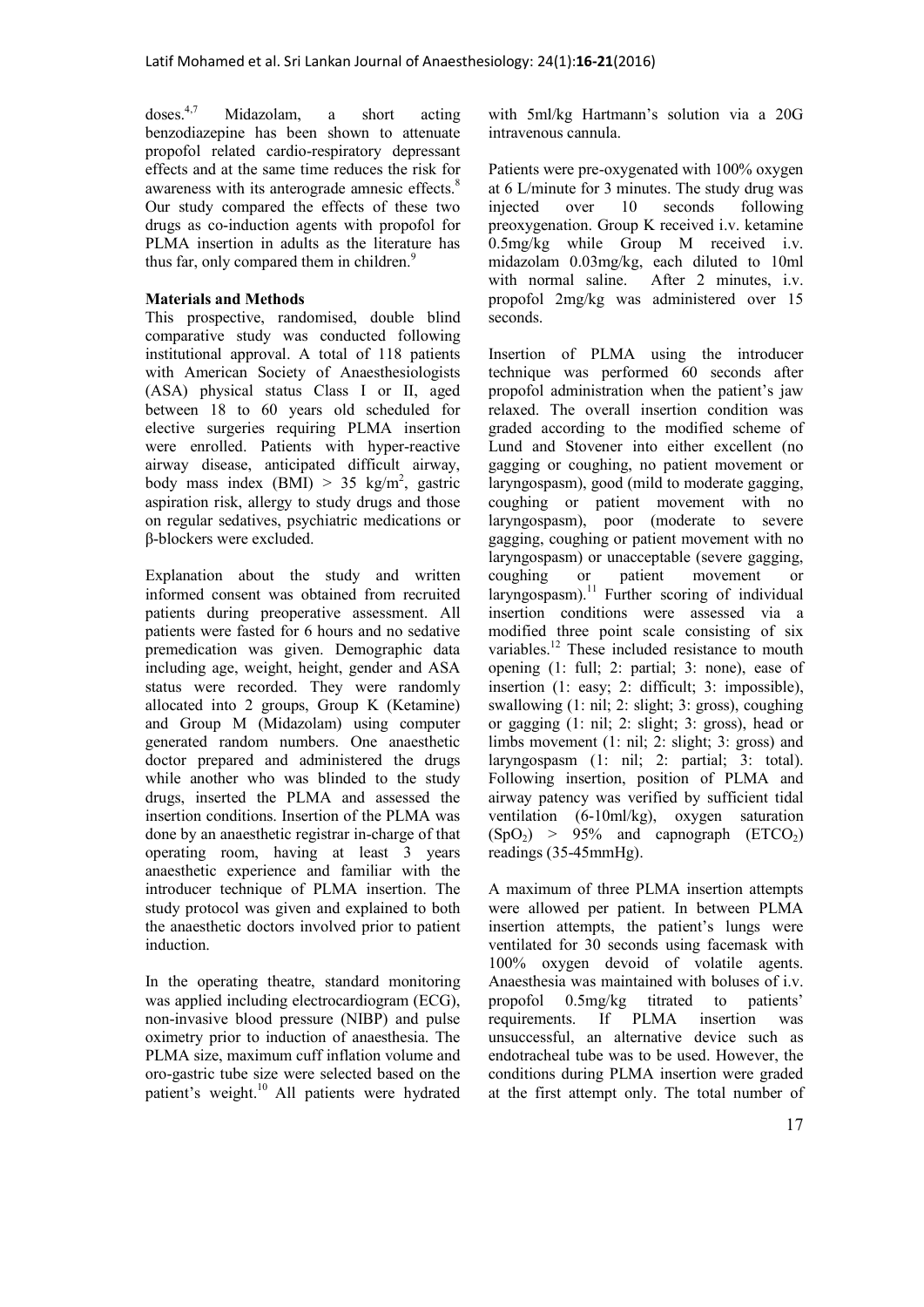attempts and any additional propofol doses given was recorded.

Patients were allowed to breathe spontaneously after successful PLMA insertion. Assisted manual ventilation was provided when the apnoeic period exceeded 30 seconds from time of PLMA insertion to ensure that the  $SpO<sub>2</sub>$ remained > 95%. Manual ventilation was ceased when adequate spontaneous respiration returned. The duration of apnoea was recorded via a digital timer as the time from the end of propofol injection until the return of adequate spontaneous ventilation. Thereafter, anaesthesia was maintained with sevoflurane 2-3% in oxygen(50%):air(50%) mixture until the minimum alveolar concentration (MAC) of 1.0 to 1.3 was achieved.

Non-invasive systolic, diastolic and mean arterial blood pressure (SBP, DBP and MAP respectively), heart rate  $(HR)$  and  $SpO<sub>2</sub>$  were recorded before induction of anaesthesia (baseline 0 min), and at intervals designated as 1 (study drug bolus administered), 2 (propofol bolus given), 3 (immediately after successful PLMA insertion) and at every one minute thereafter up to 3 minutes following PLMA insertion. Respiratory rate  $(RR)$  and  $ETCO<sub>2</sub>$ were recorded every minute for 5 minutes following a successful PLMA insertion.

Rescue i.v. ephedrine 6mg boluses were given when >20% reduction of MAP occurred and this was documented. Adverse incidences such as excessive secretions, lacrimation, breathholding, post-operative emergence delirium or sedation were recorded.

Sample size was calculated using the PS Power and Sample Size Calculations program (version 3.0). Based on Goel et al (2008), 51 patients per arm were required to detect more than 20% change in SBP.<sup>9</sup> The power of the study was taken at 80% with a Type I error of 0.05. A total of 118 patients were recruited to include a dropout rate estimated at 15%.

All data were analysed by SPSS statistical package programme (Version 22; IBM SPSS Inc Chicago, IL). Differences of numerical data between groups were evaluated using student's t-test. Categorical data were analysed with the Chi-Square test. A  $p$  value of  $\leq 0.05$  was regarded as statistically significant.

## **Results**

A total of 118 patients were enrolled and none were excluded from the study as there was no incidence of failed PLMA insertion. There were no statistically significant differences in age, gender, BMI, ASA or types of surgeries between groups. Duration of surgery and anaesthesia were significantly longer in Group K.

**Table 1:** Demographic and operative data.

|                                      | Group K<br>$(n=59)$    | Group<br>М<br>$(n=59)$ | р<br>value |
|--------------------------------------|------------------------|------------------------|------------|
| Age (years)                          | $42.5 \pm$<br>11.7     | $42.7 \pm$<br>12.3     | 0.928      |
| Gender<br>Male<br>Female             | 30(50.8)<br>29 (49.2)  | 29 (49.2)<br>30(50.8)  | 1.000      |
| BMI (kg/m <sup>2</sup> )             | $25.4 \pm$<br>3.6      | $24.9 +$<br>3.5        | 0.446      |
| <b>ASA</b><br>$\mathbf{I}$           | 37 (62.7)<br>22 (37.3) | 31(52.5)<br>28 47.5)   | 0.352      |
| <b>Types of Surgery</b>              |                        |                        |            |
| <b>General Surgery</b>               | 17(28.8)               | 20(33.9)               | 0.250      |
| Orthopaedic Surgery                  | 26 (44.1)              | 15(25.4)               |            |
| Gynaecology                          | 10 (16.9)              | 16(27.1)               |            |
| Others                               | 6(10.2)                | 8(13.6)                |            |
| Duration of surgery<br>(minutes)     | $51.2 \pm$<br>17.7     | $42.1 +$<br>15.9       | $0.004*$   |
| Duration of anaesthesia<br>(minutes) | $61.6 \pm$<br>17.8     | $54.1 \pm$<br>15.9     | $0.018*$   |

 $* p < 0.05$  considered as statistically significant.

Additional propofol doses were required more frequently in Group M although the total dose of propofol used was comparable between the two groups. Group M had a significantly longer apnoea time compared to Group K. The PLMA insertions were successfully performed at the first and second attempts in both groups. Only one patient in Group K required a third insertion attempt.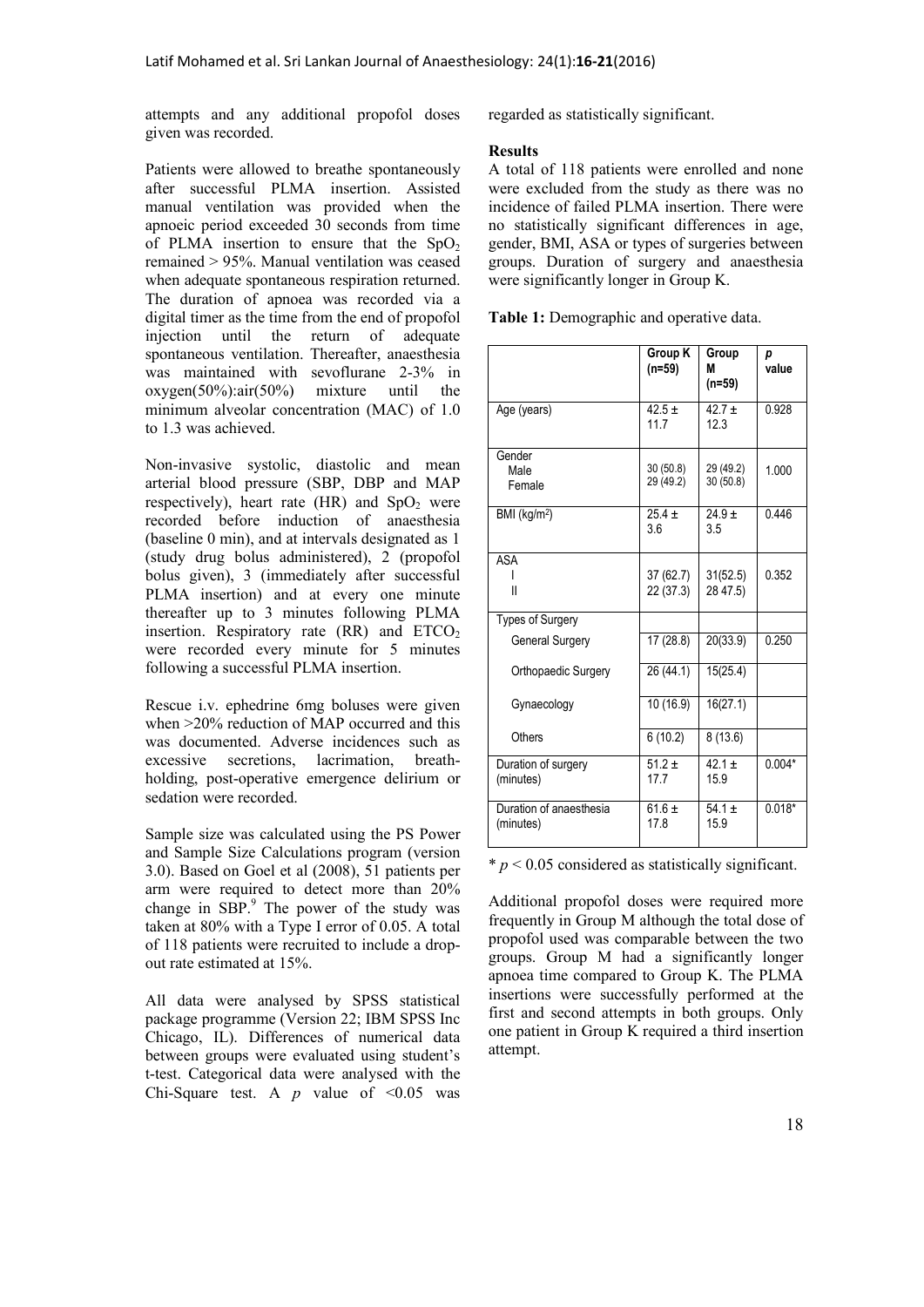|                                              | Group K<br>(n=59) | Group M<br>(n=59) | р<br>value |
|----------------------------------------------|-------------------|-------------------|------------|
| Total propofol dose (mg)                     | $130.7 \pm 23.4$  | $132.1 \pm 25.1$  | 0.755      |
| Additional propofol<br>required (no. of pts) | 2(3.4)            | 9(15.3)           | 0.053      |
| Duration of apnoea<br>(minutes)              | $1.0 \pm 0.6$     | $1.8 \pm 0.7$     | $< 0.001*$ |
| Size of PLMA                                 |                   |                   |            |
| 3                                            | 28 (47.5)         | 37 (62.7)         | 0.248      |
| 4                                            | 25 (42.4)         | 18 (30.5)         |            |
| 5                                            | 6(10.2)           | 4(6.8)            |            |
| PLMA insertion attempts                      |                   |                   |            |
| 1                                            | 54 (91.5)         | 55 (93.2)         | 0.604      |
| 2                                            | 4(6.8)            | 4(6.8)            |            |
| 3                                            | 1(1.7)            | 0(0)              |            |

**Table 2:** Propofol induction doses, duration of apnoea and PLMA insertion.

 $* p < 0.05$  considered as statistically significant. Group K had a significantly higher incidence of full mouth opening when compared to Group M (93.2% versus 76.3%). Head or limb movement were present in 35.6% and 27.1% of patients in Group K and Group M respectively. The sum of insertion scores ranged between a minimum of 6 and maximum of 9 in both groups.

**Table 3:** Conditions during insertion of PLMA.

|                                                     | Group K<br>$(n=59)$ | Group M<br>$(n=59)$ | p value  |
|-----------------------------------------------------|---------------------|---------------------|----------|
| Mouth opening<br>Full / Partial/None                | 55/4/0              | 45/14/0             | $0.019*$ |
| Ease of PLMA insertion<br>Easy/Difficult/Impossible | 53/6/0              | 55/4/0              | 0.743    |
| Swallowing<br>Nil / Slight/Gross                    | 57/2/0              | 58/1/0              | 1.000    |
| Coughing or gagging<br>Nil / Slight/Gross           | 47/12/0             | 52/7/0              | 0.316    |
| Head or limbs movement<br>Nil / Slight/Gross        | 38/21/0             | 43/16/0             | 0.428    |
| Laryngospasm<br>Nil / Partial/Complete              | 58/1/0              | 59/0/0              | 1.000    |
| Insertion condition summed<br>score<br>6/7/8/9      | 27/20/10/2          | 32/14/11/2          | 0.675    |

 $* p < 0.05$  considered as statistically significant.

The overall insertion condition scores were comparable between groups. Group K and Group M had 89.8% and 94.9% satisfactory ('excellent' and 'good') conditions respectively. One patient in Group K had unacceptable grading.

**Figure 1:** Overall grading of PLMA insertion conditions.



There were no statistically significant differences in the baseline SBP (p=0.901), DBP  $(p=0.260)$ , MAP  $(p=0.340)$  and HR  $(p=0.928)$ readings between groups. When compared to Group M, Group K had significantly higher SBP at intervals 1 ( $p=0.001$ ), 2 ( $p<0.001$ ), 3  $(p=0.006)$ , 4  $(p=0.030)$  and 5  $(p<0.001)$ . Group K also had significantly higher DBP at intervals 1 and 2 (p<0.001), higher MAP at intervals 1  $(p<0.001)$ , 2  $(p<0.001)$  and 5  $(p=0.001)$  with elevated HR at intervals 2  $(p<0.001)$ , 3  $(p=0.030)$  and 4 ( $p=0.01$ ).

**Figure 2:** Comparison of SBP, DBP, MAP and HR at various time intervals.



19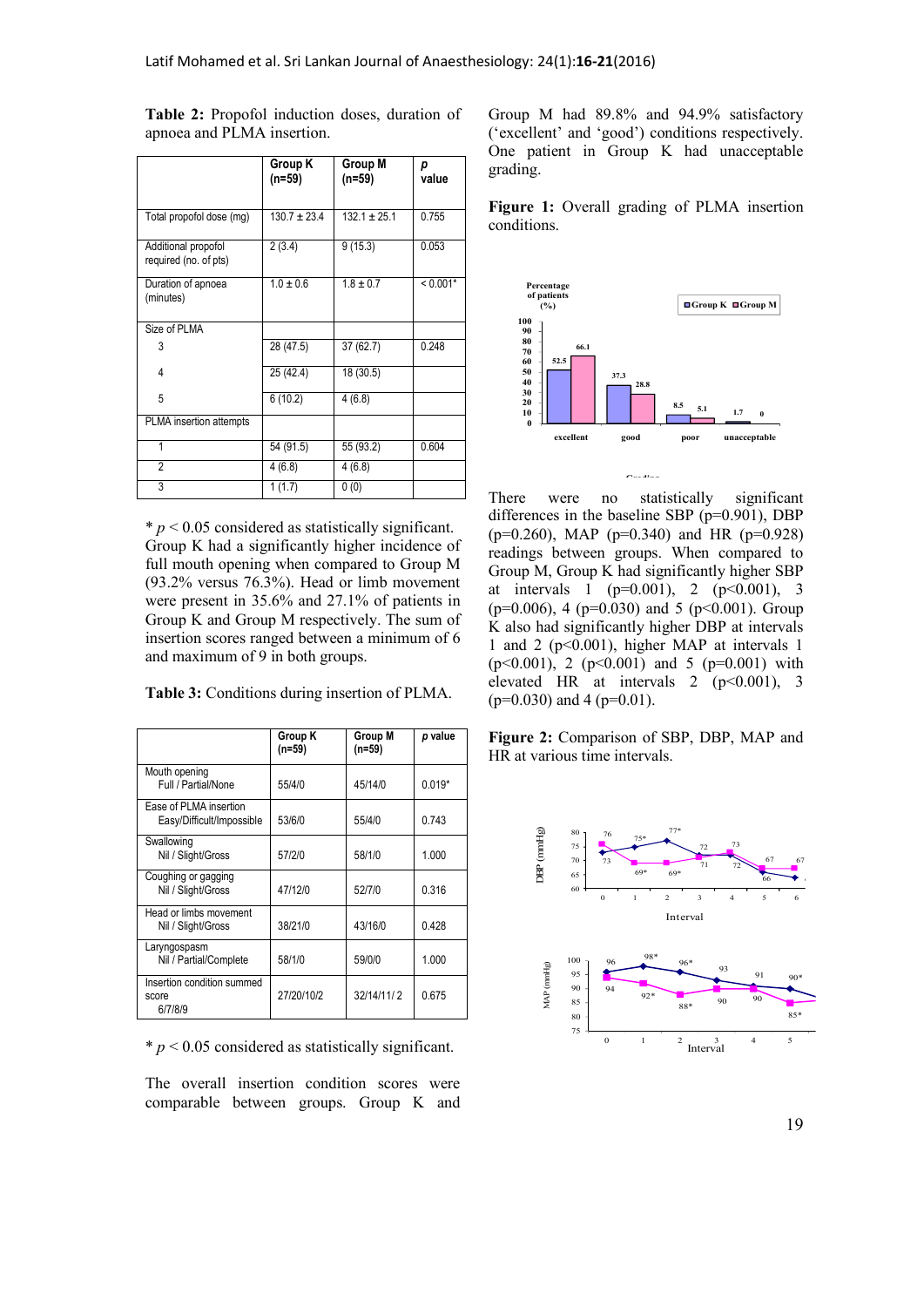

 $0 =$  baseline value;  $1 =$  study drug bolus administered;  $2 =$  propofol bolus given;  $3 =$ immediately after successful PLMA insertion; 4; 5;  $6 = 1, 2, 3$  minutes after successful PLMA insertion. (\* Significant at  $p < 0.05$ )

Group K and Group M had 5 (8.5%) and 6 (10.2%) patients respectively experiencing postoperative sedative effects in the recovery area. None of the patients required any treatment. No other adverse incidences such as excessive secretions, lacrimation, breath-holding or postoperative emergence delirium were noted in both groups.

## **Discussion**

'Co-induction' describes the practice of combining small doses of anaesthetic agents to reduce the overall dose of induction drugs required.<sup>13</sup> It allows a balance between therapeutic effects and the unwanted side effects. <sup>14</sup> Studies in children showed that 3.5 mg/kg propofol as the sole induction agent was required for good LMA insertion conditions. $4,15$ Co-induction with either ketamine or midazolam further improved the LMA insertion conditions. 4, 15 In our study of adult patients, the total propofol dose used in both groups corresponded to an initial induction dose of 2 mg/kg with insignificant additional propofol doses thereafter. The satisfactory PLMA insertion conditions induced by an acceptably lower propofol dose due to co-induction agents reaffirm previous literature findings.<sup>15</sup>

Ketamine's additive effects are due to its antagonism on NMDA receptors.<sup>9</sup> In our study, both ketamine and midazolam provided comparable overall PLMA insertion conditions when co-induced with propofol. Co-induction with ketamine however, produced better full mouth opening, and hence, effective jaw relaxation. This was similarly reported by Yousef and Elsayed in their study on children.<sup>1</sup>

We found that co-induction with midazolam produced a significantly longer duration of apnoea compared to ketamine. This suppression of breathing effort is attributed to the synergistic action between midazolam and propofol at the common GABA receptor sites. Although this may have contributed to the high satisfactory scores during PLMA insertion, in practice this marginal time delay of 0.8 minutes was neither a major clinical advantage nor inconvenience. Opioids are known to improve the insertion conditions but with an associated prolonged apnoea duration.3,6

Airway manipulation stimulates the autonomic nervous system. Haemodynamic parameters can increase 20% after LMA insertion, with an additional  $30\%$  after orotracheal intubation.<sup>1</sup> We did not find any significant blood pressure and HR changes compared to baseline values in both the ketamine or midazolam co-induction groups. However, maintenance of haemodynamic parameters was better with the ketamine group who had significantly higher SBP, DBP, MAP and HR. This was most pronounced at the initiation of propofol bolus injection. The sympathomimetic action of ketamine offsets the sympatholytic effect of propofol leading to less notable haemodynamic reduction thereafter.<sup>9</sup> Utilising ketamine as a co-induction agent with propofol may be beneficial in unfit or elderly patients who are more susceptible to haemodynamic instability during induction of anaesthesia.

We found minimal and comparable undesired responses between ketamine and midazolam coinduction during PLMA placement. Movement of the head or limbs were the most frequently encountered. Propofol by itself is known to cause involuntary movements. <sup>4</sup> Patients who received the ketamine-propofol combination had marginally higher incidence of coughing or gagging, probably due to ketamine's ability to maintain airway reflexes. <sup>9</sup> Benzodiazepines on the other hand, are known to reduce upper airway reflexes.<sup>9</sup>

The main limitation in this study is the fact that a control group of propofol induction used alone was not included. The exclusion was intentional as unwanted haemodynamic instability was anticipated when higher propofol doses are solely used.